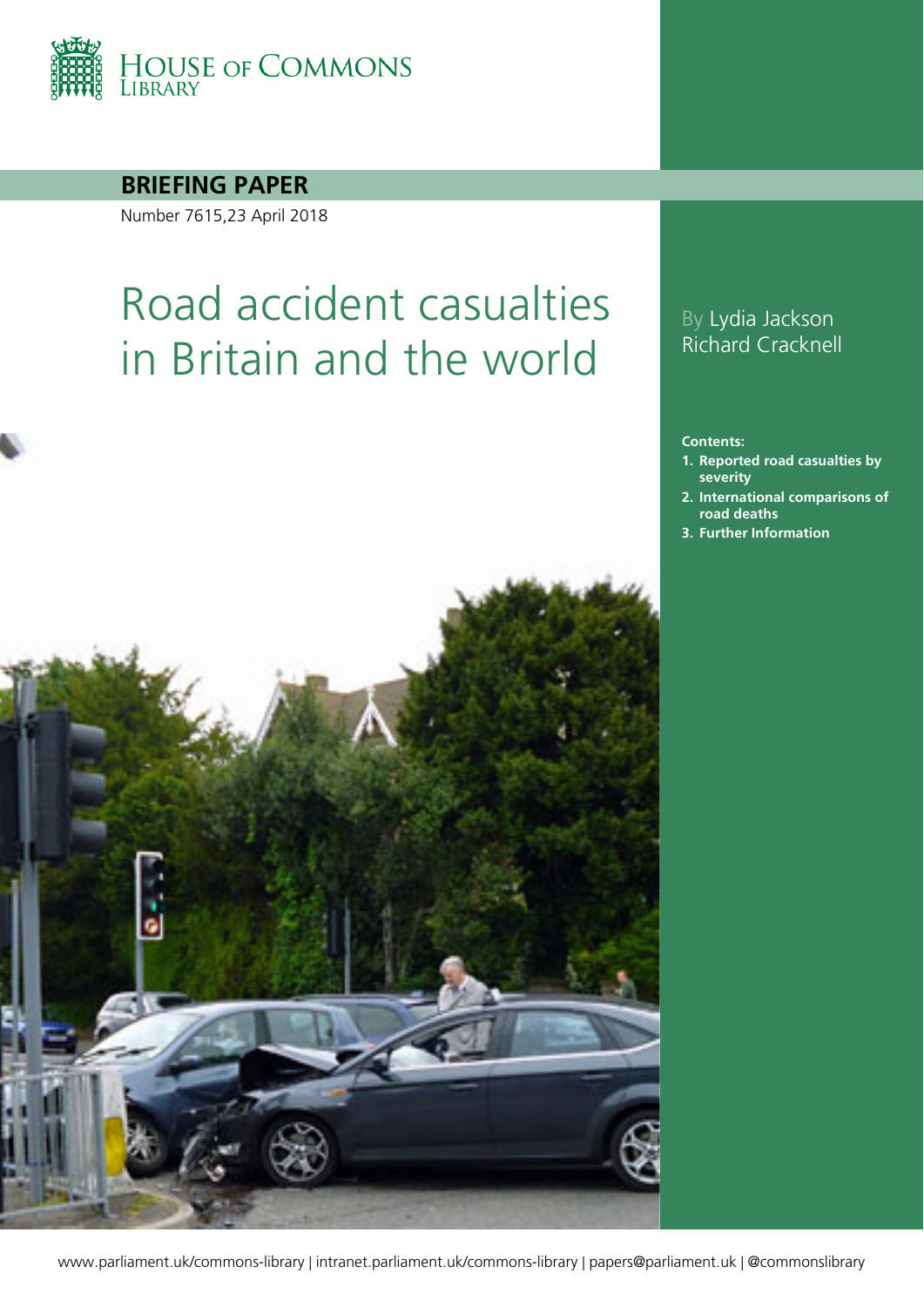## **Contents**

|                | International comparisons of road deaths                  |  |
|----------------|-----------------------------------------------------------|--|
| $\mathbf{1}$ . | Road accident casualties: Great Britain<br>About the data |  |
| Summary        |                                                           |  |

Cover image: [Accident at the traffic lights](http://www.geograph.org.uk/photo/2986964) licensed for [reuse](http://www.geograph.org.uk/reuse.php?id=2986964) under this [Creative Commons Licence.](http://creativecommons.org/licenses/by-sa/2.0/)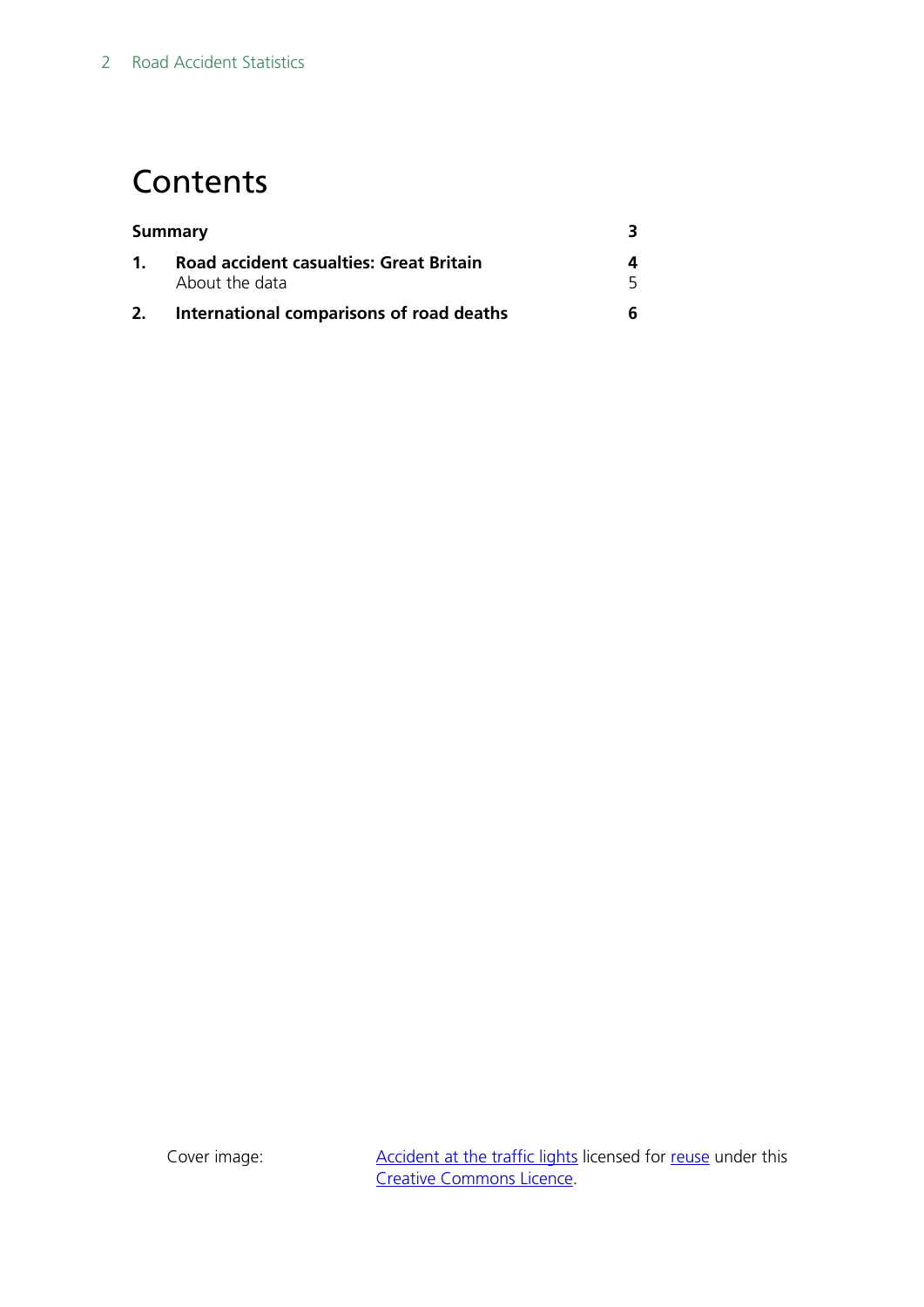# <span id="page-2-0"></span>Summary

In 2016 there were 181,384 accident casualties recorded on Britain's roads; 1,792 of these were fatal. The long-term trend in the numbers killed and injured from road accidents has been declining, especially in the last two decades.

In 2016 46% of those fatal road accident victims were car occupants; 25% were pedestrians; 25% motorcyclists; and 6% were cyclists

In Great Britain, the overall number of fatalities and road casualties has been in long term decline since the mid-1960s, and especially since the mid-1990s. Measures to address drink driving and improve safety of vehicles and roads have all contributed to this decline which has occurred while road traffic has been increasing.

According to the World Health Organisation, more than 1.25 million people die each year as a result of road traffic crashes. Injuries from road traffic accidents are the leading cause of death among people aged between 15 and 29 years of age.

Between 20 and 50 million more people suffer non-fatal injuries.

More than 90% of road traffic deaths occur in low and middle-income countries. Road traffic injury death rates are highest in the African region.

The newly adopted 2030 agenda for Sustainable Development has set a target to halve the global number of deaths and injuries from road traffic accidents by 2020.<sup>[1](#page-2-1)</sup>

<span id="page-2-1"></span> <sup>1</sup> [World Health Organisation, Road traffic injuries fact sheet, January 2018 \[Accessed:](http://www.who.int/mediacentre/factsheets/fs358/en/)  20th [April 2018\]](http://www.who.int/mediacentre/factsheets/fs358/en/)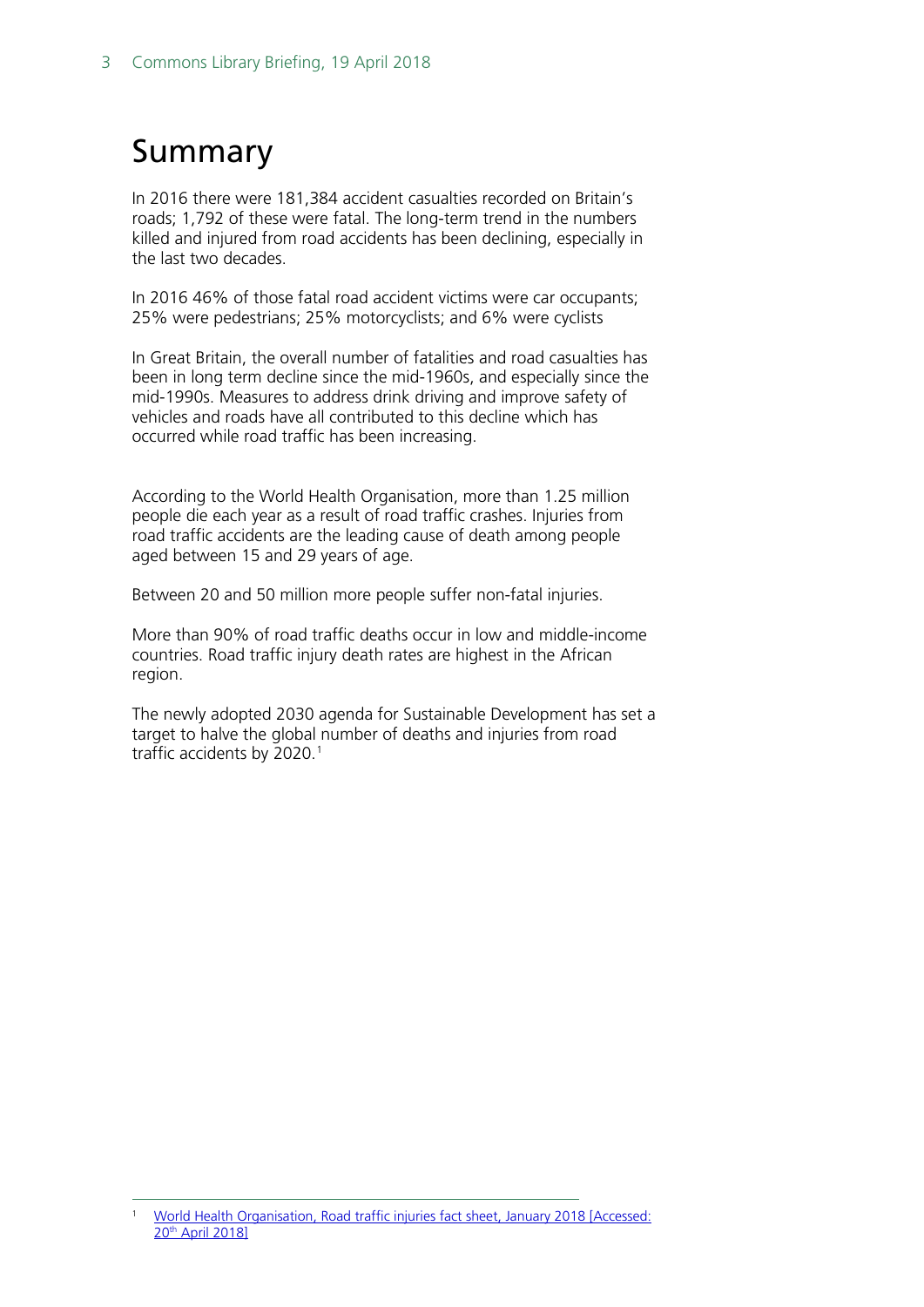### <span id="page-3-0"></span>1. Road accident casualties: Great Britain

In 2016 there were 181,384 accident casualties recorded on Britain's roads; 1,792 of these were fatal. The long-term trend in the numbers killed and injured from road accidents has been declining, especially in the last two decades.

In 2016 46% of those fatal road accident victims were car occupants; 25% were pedestrians; 25% motorcyclists; and 6% were cyclists. Car occupants, however, account for the majority of travel and instead it is possible to also look at accident casualties in terms of the number of miles travelled to identify relative vulnerability of different road users. The DfT present this information in an annual report, which shows a higher casualty rate for pedestrians, cyclists and motorcyclists than for other road users, such as car, bus or lorry occupants.

#### **Casualty and fatality rates per billion passenger miles by road user type: GB 2016**



Source: DfT [Reported road casualties Great Britain, annual report: 2016](https://www.gov.uk/government/statistics/reported-road-casualties-great-britain-annual-report-2016)

The **Department for Transport** publishes annual and quarterly data on reported road accident casualties. The chart below shows annual road casualty data from 1926 to 2016. Between 1942 and 1965 as the amount of traffic increased on Britain's roads so did the total number of casualties. In 1942 there were 148,000 casualties (including fatalities), and this reached a peak of 398,000 in 1965. Between 1965 and 1999 there was a gradual downward trend in the number of casualties, albeit with some fluctuation. From 1999 there has been consecutive annual decreases in the number of casualties.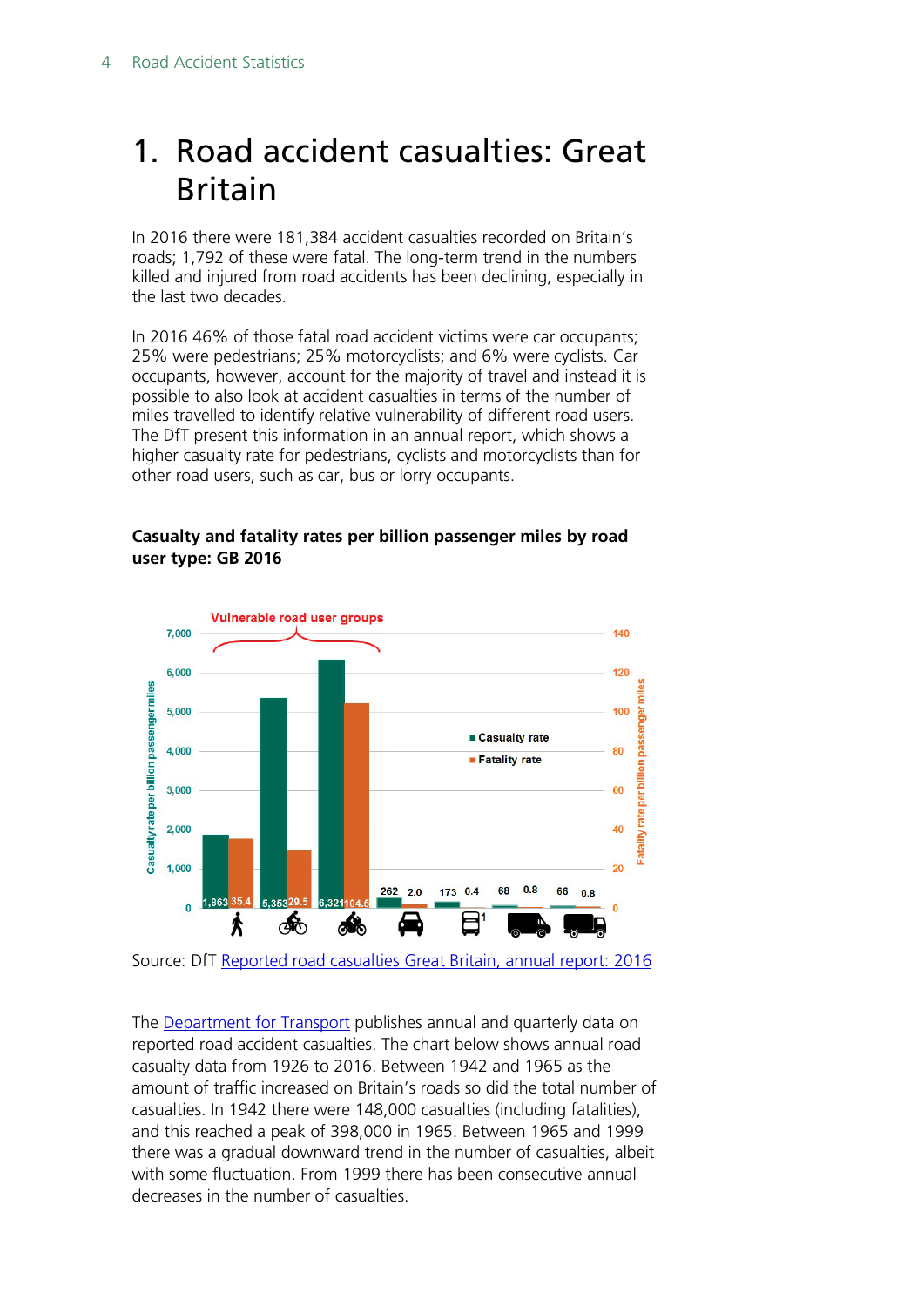

In terms of fatalities, the wartime blackout contributed to a high of over 9,000 fatalities in 1940, and the number of fatalities increased throughout the 1950s and early 1960s, to a peace-time peak of 7,985 (more than 21 road deaths per day) in 1966. The decline in fatalities coincided with the introduction of drink-driving laws in 1966 and, allowing for fluctuation in individual years, the trend has been downwards to the point where fatalities are less than a quarter of the level at the mid-1960s.



### <span id="page-4-0"></span>About the data

The Department for Transport (DfT) road casualty statistics are drawn from information collected by police forces in Great Britain and cover all accidents involving a road vehicle (including pedal cycles) that result in a personal injury. The data is recorded in the STATS19 database. These figures are dependent on the extent to which accidents are reported. As fatalities are more likely to involve the police it is thought that figures on road deaths from this source are more comprehensive than those for all injuries.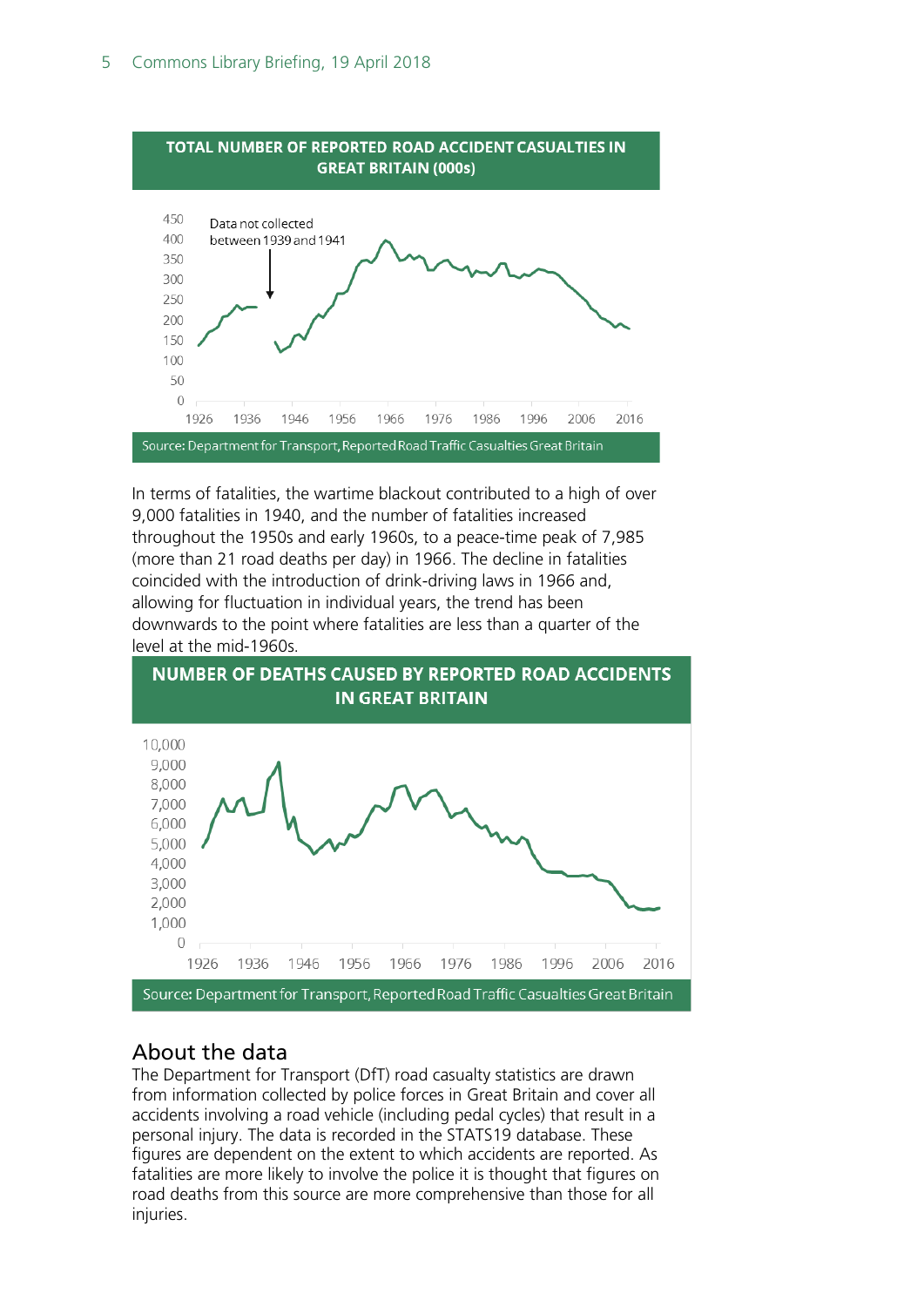## <span id="page-5-0"></span>2. International comparisons of road deaths

According to the World Health Organisation, more than 1.25 million people die each year as a result of road traffic crashes. Injuries from road traffic accidents are the leading cause of death among people aged between 15 and 29 years of age. In 2013, low- and middle-income countries had higher road traffic fatality rates per 100,000 population (24.1 and 18.4, respectively) compared to high-income countries (9.2).

Over 3 400 people die on the world's roads every day and tens of millions of people are injured or disabled every year. Children, pedestrians, cyclists and older people are among the most vulnerable of road users. Policy changes which have been identified to address some of the risk factors include: reducing traffic speed, drink-driving and increasing the use of motorcycle helmets, seat-belts and child restraints.

According to the World Health Organisation, road accidents are the 10<sup>th</sup> leading cause of death globally. The numbers killed in road accidents is just lower than the 1.4 million deaths from tuberculosis in  $9<sup>th</sup>$  place.<sup>2</sup>

The African region had the highest road traffic fatality rate, at 26.6, while the European region had the lowest rate, at 9.3 per 100,000 population.

The WHO suggests that on current trends road traffic accidents are to become the seventh leading cause of death by 2030. The newly adopted 2030 agenda for Sustainable Development has set a target to halve the global number of deaths and injuries from road traffic accidents by 2020.<sup>[3](#page-5-2)</sup>

[The World Health Organisation \(WHO\) publishes data](http://www.who.int/gho/road_safety/en/) on the estimated number of road traffic deaths and the estimated number of road traffic deaths per 100,000 population. The map below provides a visual representation of this data. The latest available WHO data is for 2013.

The map highlights Africa, Asia and Latin America as the regions with the highest rates of road fatalities per 100,000 population.

<span id="page-5-1"></span> <sup>2</sup> [World Health Organisation, The top 10 causes of death, January 2017, \[Accessed:](http://www.who.int/mediacentre/factsheets/fs310/en/)  [20th April 2018\]](http://www.who.int/mediacentre/factsheets/fs310/en/)

<span id="page-5-2"></span><sup>&</sup>lt;sup>3</sup> World Health Organisation, Road traffic injuries fact sheet, January 2018 [Accessed: 20th [April 2018\]](http://www.who.int/mediacentre/factsheets/fs358/en/)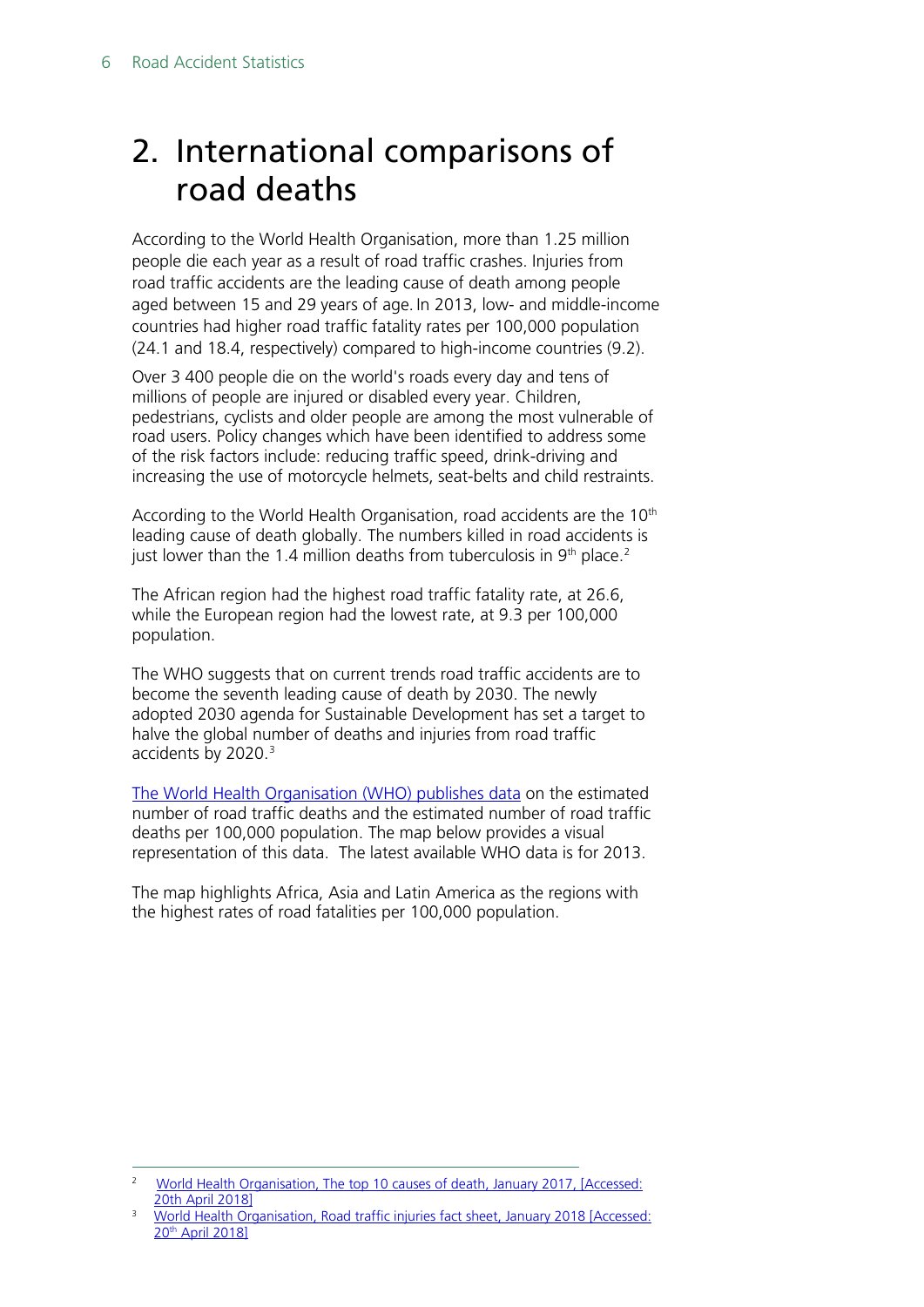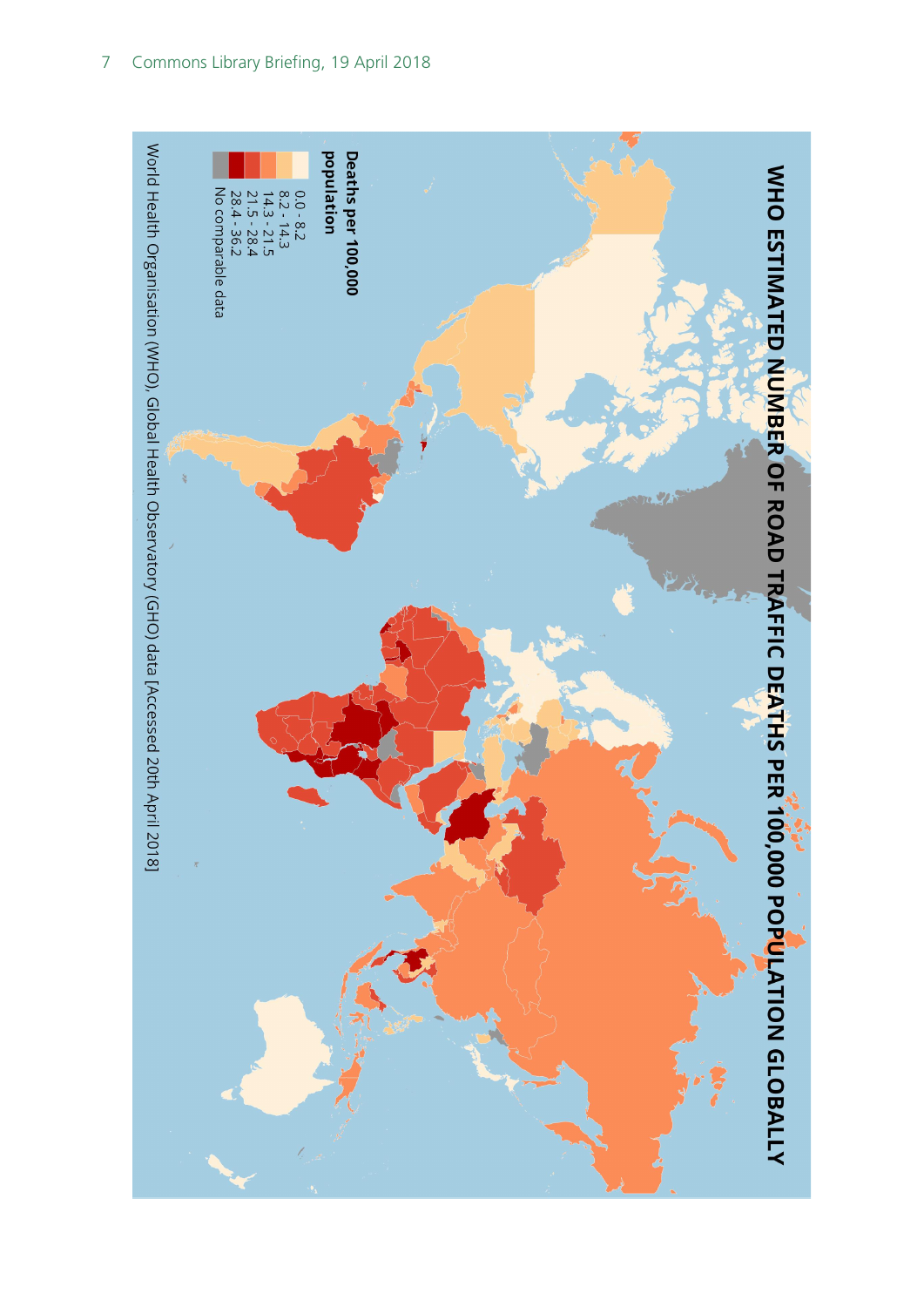The chart below provides regional figures of road traffic fatality rates and shows that both Africa and the Eastern Mediterranean regions have road traffic fatality rates per 100,000 higher than the world average (17.4 per 100,000 population).



Road traffic fatality rates per 100 000 (2013), by WHO region

Source: WHO [Global Status Report on Road Safety 2015](http://www.who.int/violence_injury_prevention/road_safety_status/2015/GSRRS2015_Summary_EN_final2.pdf?ua=1)

More than 90% of road traffic deaths occur in low and middle-income countries. Road traffic injury death rates are highest in the African region.

Road injuries killed 1.3 million people in 2015, about three-quarters (76%) of whom were men and boys.

[The OECD publishes data](https://data.oecd.org/transport/road-accidents.htm) on the number of road accidents in a number of countries each year.[4](#page-7-0) Accidents are measured in terms of the number of persons injured and deaths due to road accidents (excluding suicides involving motor vehicles). Vehicles are defined "as any road vehicle fitted with an engine as the sole means of propulsion and one that is normally used to carry people or goods, or for towing, on the road. This includes buses, coaches, trolleys, tramways (street cars) and road vehicles used to transport goods and to transport passengers."[5](#page-7-1) Vehicles are attributed to the countries in which they are registered, whilst deaths are attributed to the country in which they occur.

Road traffic accidents are measured in terms the number of people injured and deaths due to accidents within 30 days of the accident.

<span id="page-7-1"></span><span id="page-7-0"></span><sup>4</sup> OECD, Road Accidents, various years [Accessed 19<sup>th</sup> April 2018]

OECD, Road Accidents, various years [Accessed 19th April 2018]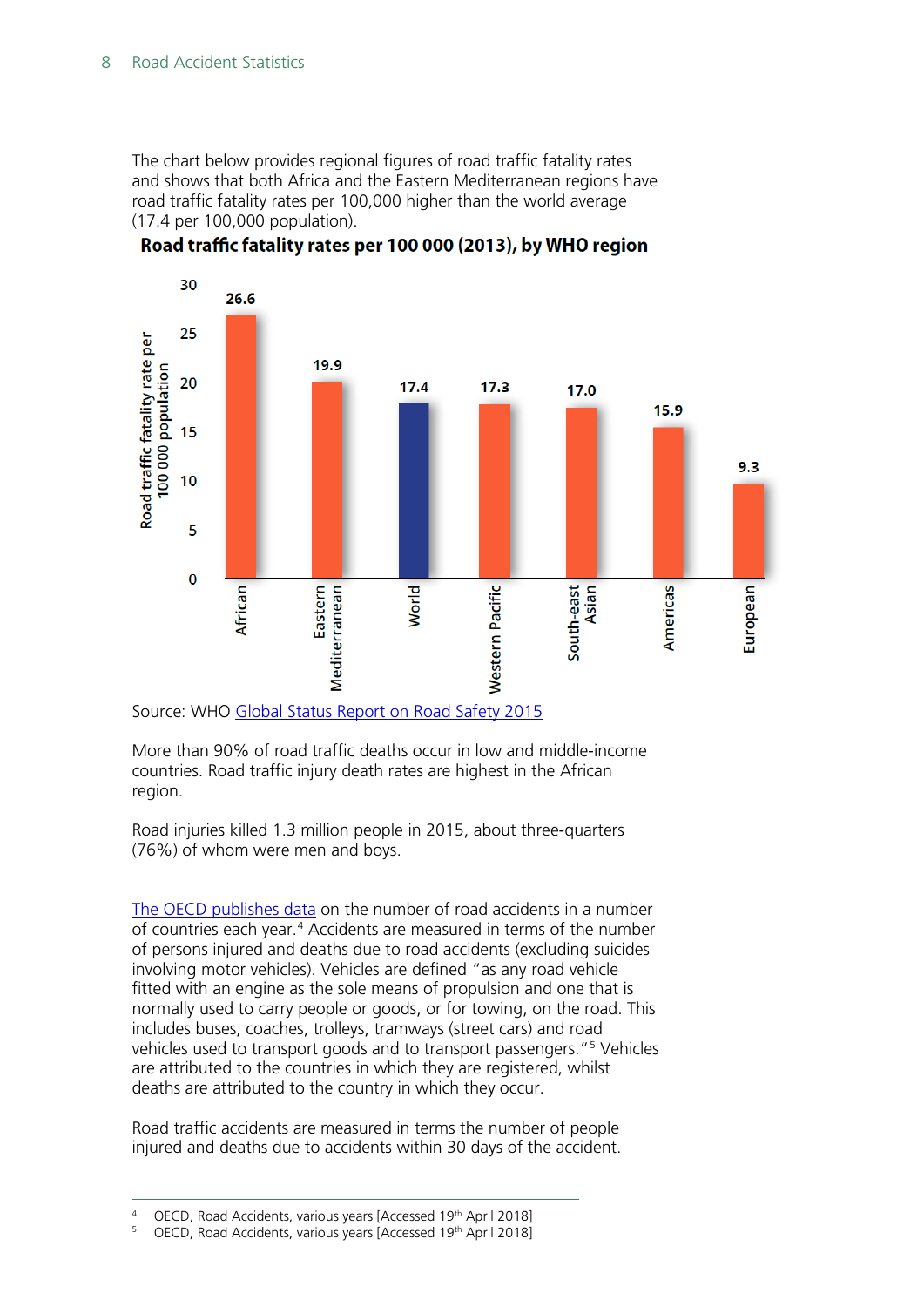The below table details international comparisons of road deaths using 2015 data and each country is provided with a rank, 1 being the country with the most deaths per million population. Although some data is available for 2016, 2015 data has been used to enable the comparison of a wider range of countries.

Great Britain had a lower road death rate in 2015 than 45 of the other 48 countries included in the OECD's data series (48 per million population). Countries with a lower rate included Sweden (43 per million pop.), Malta (31 per million pop.) and Norway (30 per million pop.). The death rate in the United States was more than 3 times higher than that in the UK.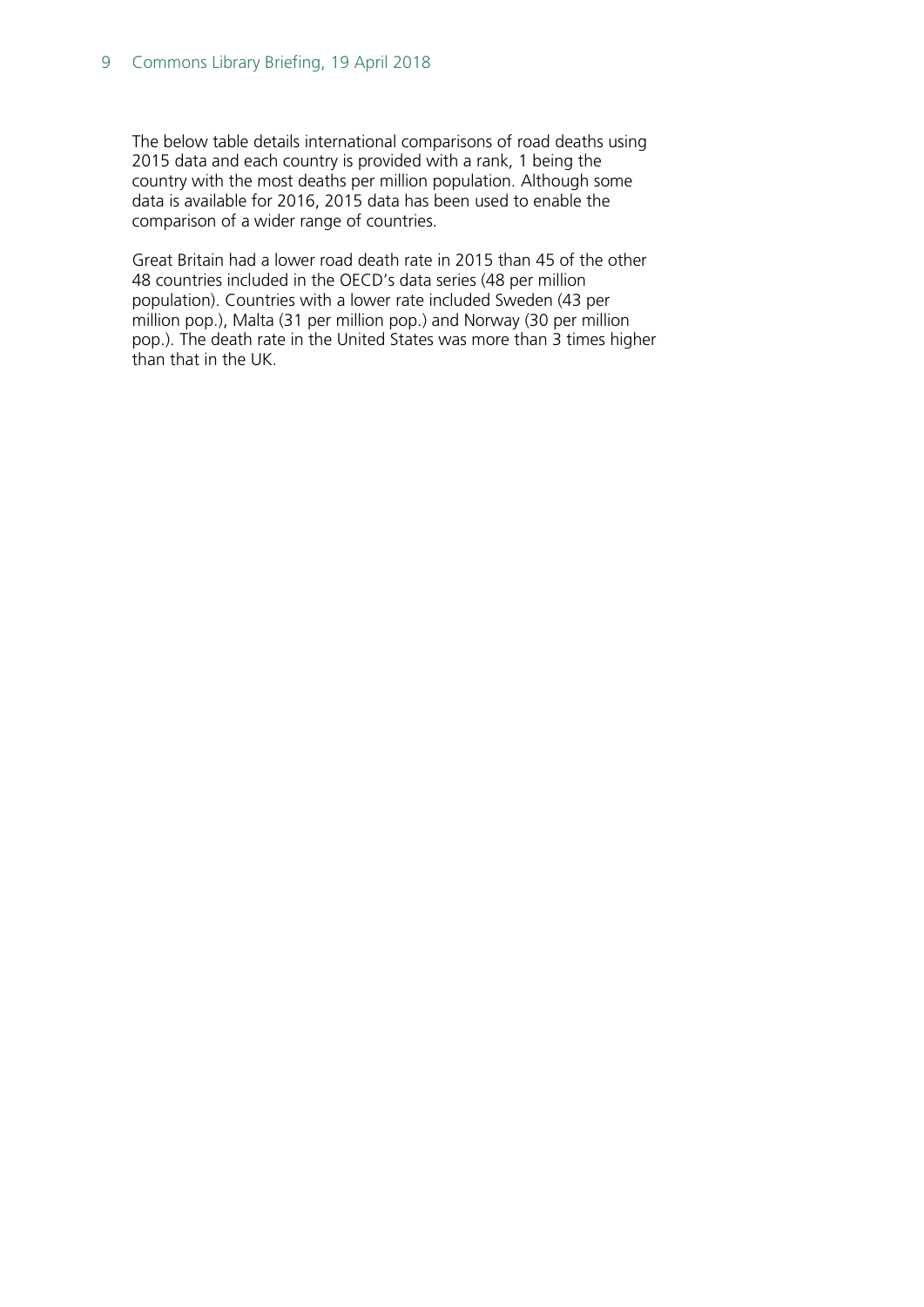#### **ROAD TRAFFIC FATALITIES BY COUNTRY, 2015**

|                                        | Deaths per   | Death per |
|----------------------------------------|--------------|-----------|
|                                        | million      | million   |
| Rank Country                           | population   | vehicles  |
|                                        |              |           |
| 1 Georgia                              | 162.0        |           |
| 2 Russia                               | 160.4        |           |
| 3 Armenia                              | 118.6        |           |
| 4 India                                | 111.6        |           |
| 5 United States                        | 109.4        | 124.7     |
| 6 Bulgaria                             | 98.6         | 184.7     |
| 7 Turkey                               | 96.2         | 423.6     |
| 8 Romania                              | 95.5         | 305.3     |
| 9 Latvia                               | 95.1         | 237.2     |
| 10 Albania                             | 93.7         |           |
| 11 Azerbaijan                          | 92.7         |           |
| 12 Korea                               | 90.6         | 195.3     |
| 13 Serbia                              | 84.7         | 279.3     |
| 14 Moldova                             | 84.4         |           |
| 15 Lithuania                           | 83.3         | 156.2     |
| 16 Croatia                             | 82.8         | 201.7     |
| 17 Montenegro                          | 82.0         |           |
| 18 Poland                              | 77.3         | 112.4     |
| 19 Greece                              | 73.3         | 83.3      |
| 20 Former Yugoslav Republic of Macedor | 71.2         |           |
| 21 Czech Republic                      | 70.0         | 113.6     |
| 22 New Zealand                         | 69.4         | 90.8      |
| 23 Hungary                             | 65.4         | 165.7     |
| 24 Belgium                             | 64.9         | 102.0     |
| 25 Luxembourg                          | 63.2         | 81.2      |
| 26 Slovenia                            | 58.2         | 86.0      |
| 27 Portugal                            | 57.3         | 102.9     |
| 28 Slovakia                            | 57.2         | 125.8     |
| 29 Italy                               | 56.5         | 66.0      |
| 30 Austria                             | 55.5         | 74.1      |
| 31 France                              | 52.0         | 81.1      |
| 32 Canada                              | 51.8         | 77.7      |
| 33 Australia                           | 50.7         | 66.9      |
| 34 Finland                             | 49.3         | 61.0      |
| 35 Iceland                             | 48.4         | 56.1      |
| 36 Estonia                             | 46.4         | 0.0       |
| 37 Germany                             | 42.3         | 62.0      |
| 38 Israel                              | 38.4         | 104.2     |
| 39 Japan                               | 38.4         | 53.5      |
| 40 Netherlands                         | 36.7         | 61.3      |
| 41 Spain                               | 36.4         | 50.6      |
| 42 Ireland                             | 34.6         | 63.0      |
| 43 Denmark                             |              | 58.8      |
| 44 Switzerland                         | 31.3<br>30.6 | 41.8      |
| 45 Mexico                              |              |           |
|                                        | 27.7         | 99.8      |
| 46 Great Britain<br>47 Sweden          | 27.7         | 48.0      |
| 48 Malta                               | 26.4         | 43.0      |
|                                        | 25.5         | 31.9      |
| 49 Norway                              | 22.6         | 30.0      |

Source: OECD, Road Accidents, various years [Accessed: 19th April 2018]

Note: Some 2016 data is available, but only for a small amount of countries

.. Data not available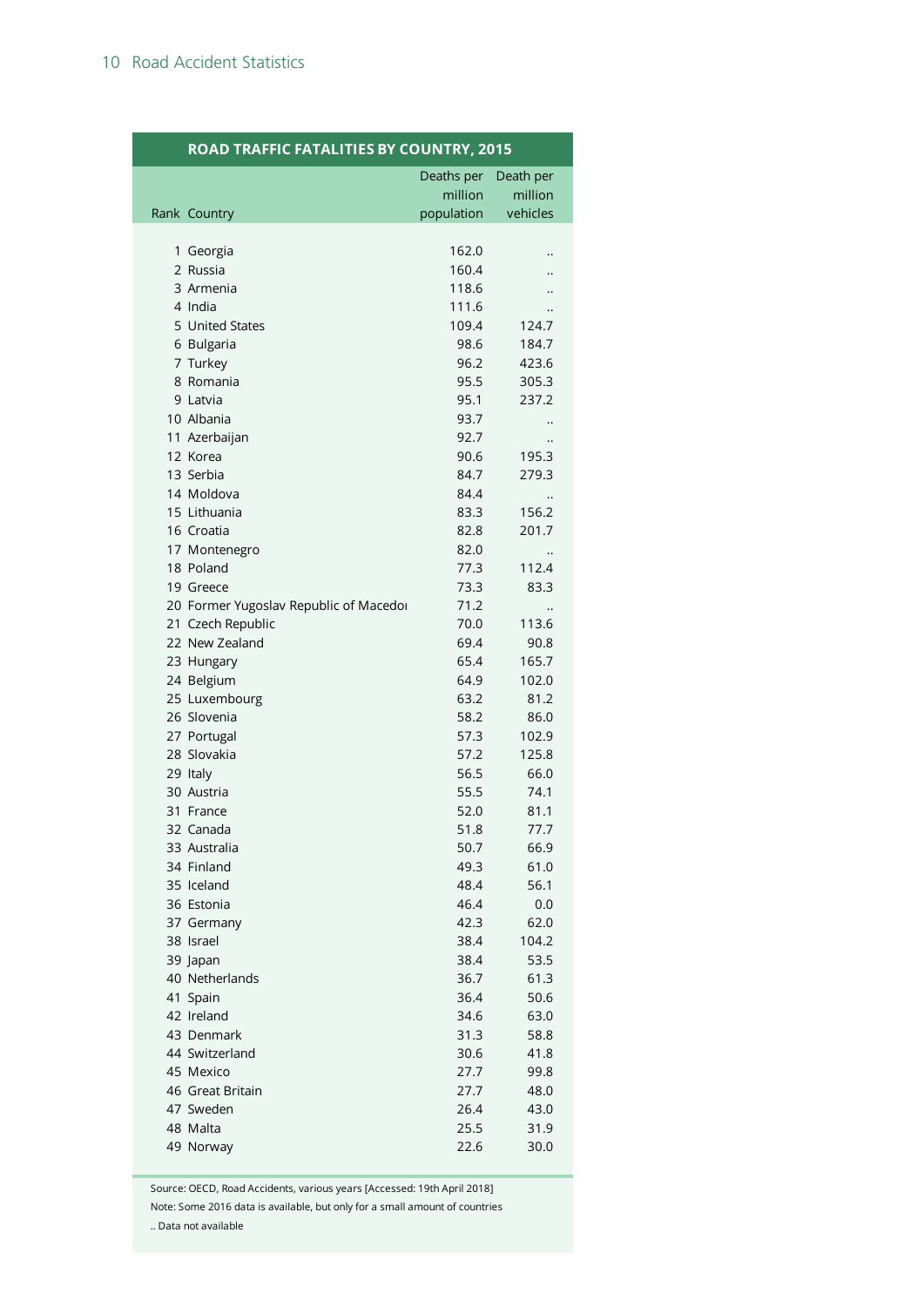# 3. Further information

- [Department for Transport](https://www.gov.uk/government/organisations/department-for-transport) statistics
- [Royal Society for the prevention of accidents \(RoSPA\)](https://www.rospa.com/) RoSPA's Road Safety Department raises awareness on the causes of road accidents and promotes measures to help prevent them. The Department provides information, education, training and publicity resources and services for road users and road safety professionals